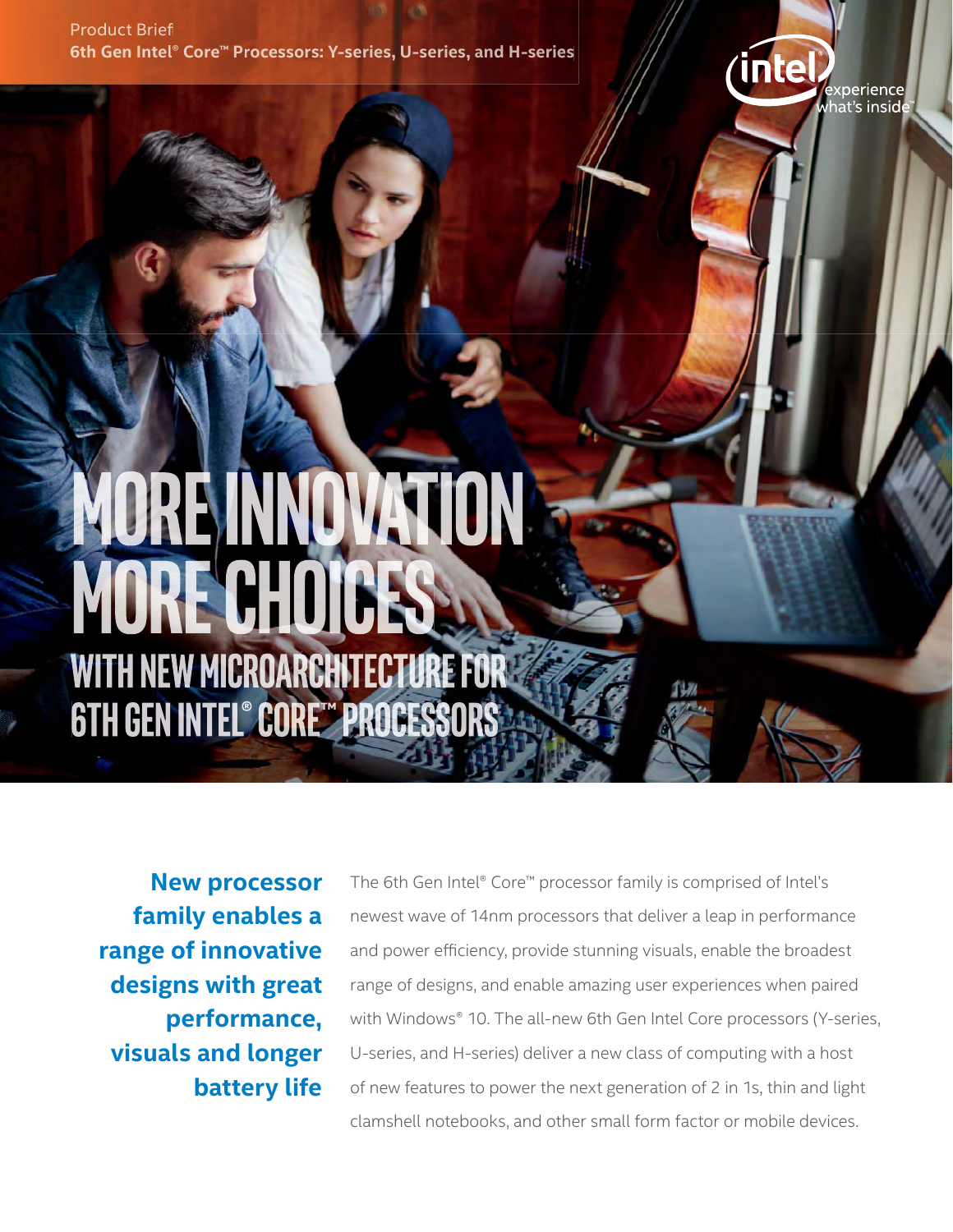## **ASTOUNDING ADVANCES IN PROCESSOR EFFICIENCY**

#### **NEW ENHANCEMENTS TO 6TH GEN INTEL® CORE™ PROCESSORS INCLUDE:**

- Architectural and design improvements to the 14nm process that result in superior performance vs. previous generations on Y-series, U-series, and H-series processors<sup>27</sup>.
- Additional execution units on select H-series processors and eDRAM on select U-series processors, for exceptional compute and graphics processing power that brings stunning visuals to life.
- $\blacksquare$  Platform and SOC power reductions that enable significantly longer battery life on active workloads<sup>29</sup>.
- I/O Integration and enhancements such as the Intel® Integrated Sensor Solution and enhanced audio DSP.
- Hardware-level security features including Intel® Software Guard Extensions that hardens multifactor authentication.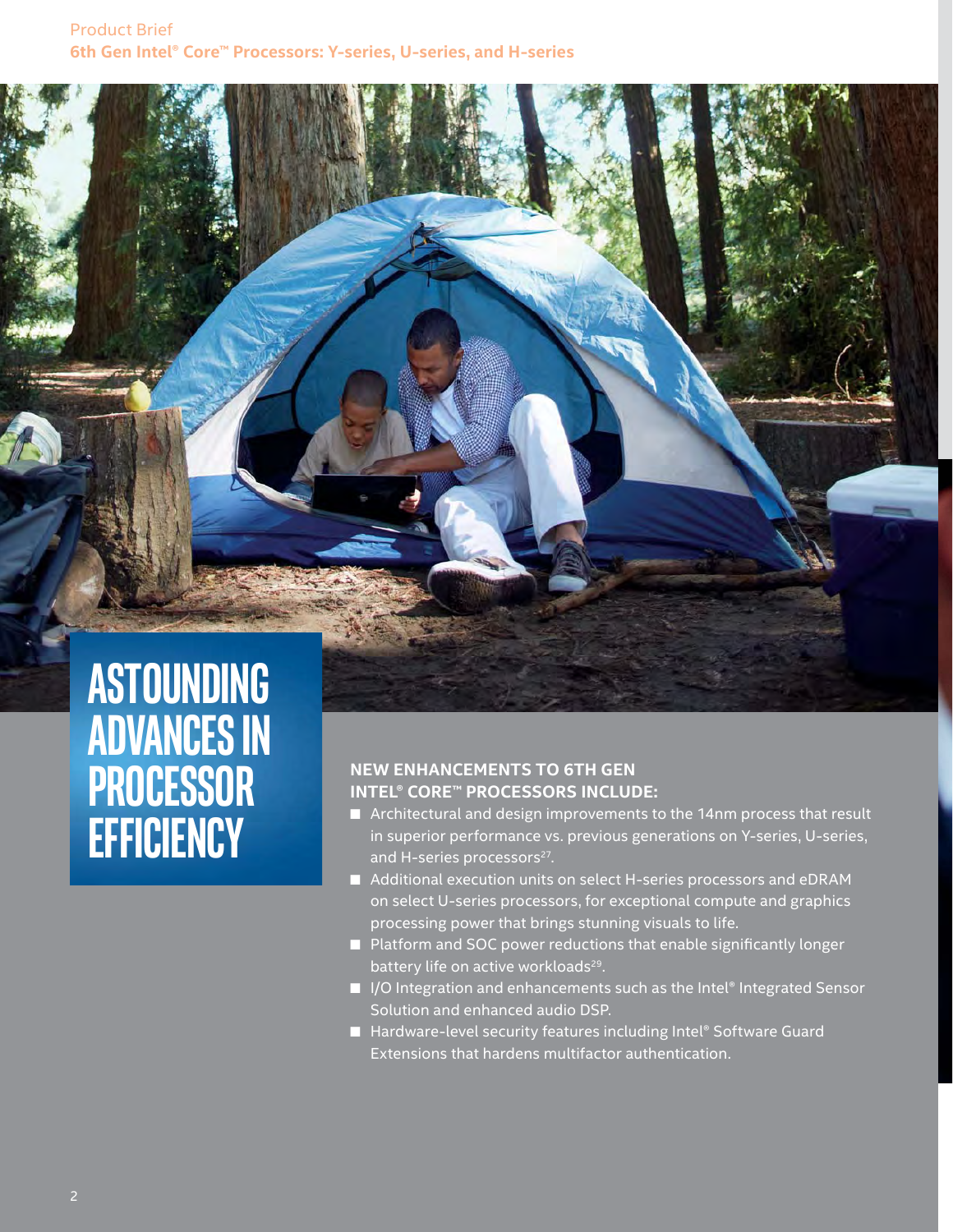#### **RESPONSIVE PERFORMANCE**

6th Gen Intel® Core™ processors leverage the power efficiency of a new microarchitecture to deliver faster performance than previous generation processors<sup>27</sup>. Intelligent power management with Intel® Turbo Boost 2.0 dynamically controls performance and power—for cores and graphics boosting performance precisely when it is needed, and saving energy when it counts. Both the Y-series and U-series processors (Core m and Core i, respectively) support two cores and four threads with Intel® Hyper-Threading Technology (Intel® HT Technology), enabling compelling 2 in 1 designs and clamshells that achieve a unique balance between performance and mobility. For the ultimate performance in mainstream and premium notebooks, H-series processors support up to four cores and eight threads, delivering the power that enthusiasts, gamers, and content creators demand. With the newly expanded 6th Gen Intel® Core™ processor H-series, Intel is introducing its first mobile K SKU with enhanced overclocking through BCLK and DDR4 overclocking as well as introducing mobile quad-core processing to Core i5.

## **BOOSTING PERFORMANCE WHEN IT'S NEEDED**

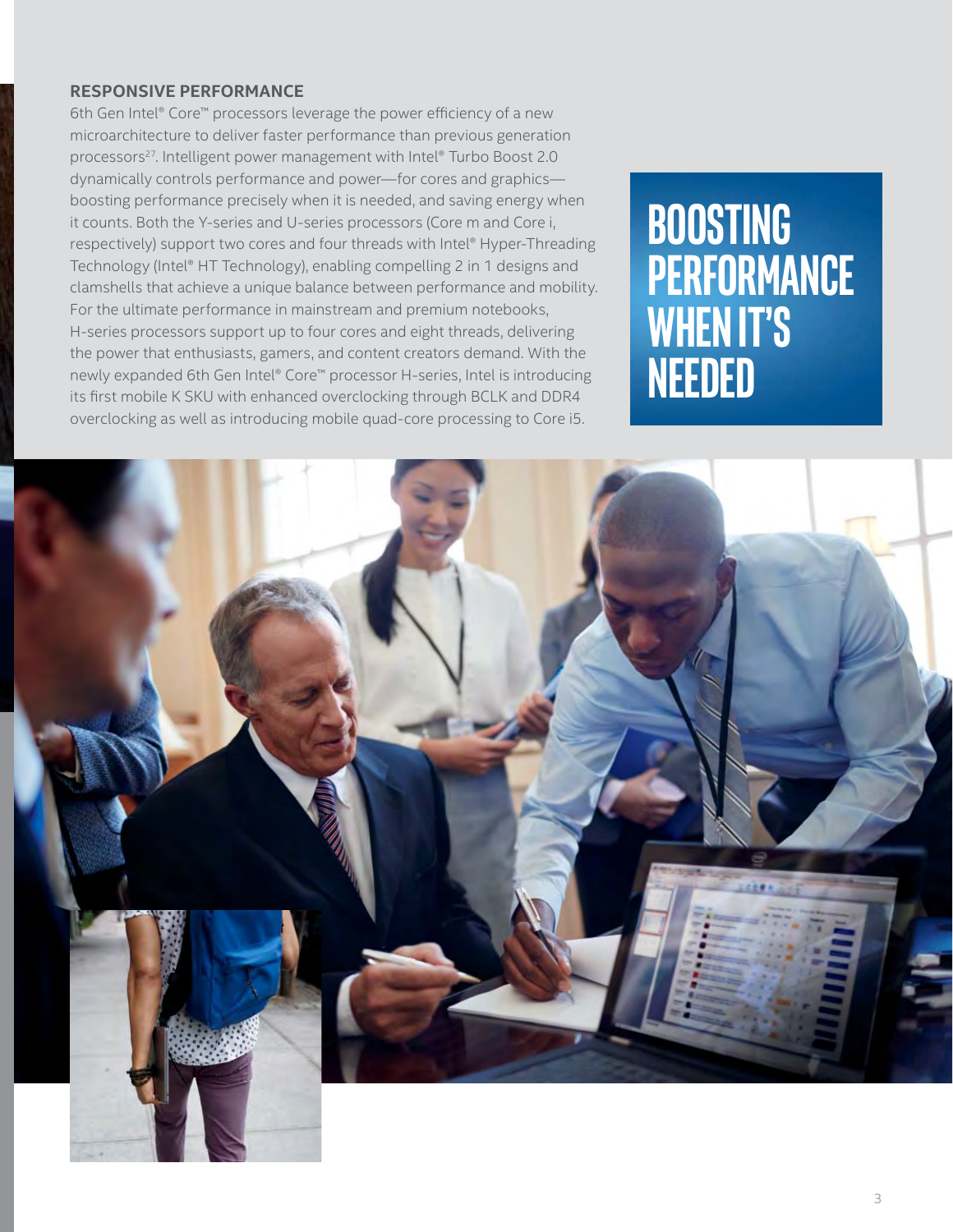## **6th Gen Intel® Core™ Processors: Y-series, U-series, and H-series**

#### **STRIKING VISUALS**

Intel® HD graphics, Intel® Iris™ graphics, and Intel® Iris Pro™ graphics deliver an eye-popping visual experience and take Intel built-in visuals to the next level. With 6th Gen Intel® Core™ processors, you can watch, game, and create like never before. 6th Gen Core offers significant graphics performance improvement compared to prior generation<sup>28</sup>. Videos come to life in Ultra HD 4K, so users can enjoy amazing and vibrant multimedia experiences on compatible displays. 6th Gen Intel Core processors also decode HEVC 8-bit content in hardware and natively support the new DirectX 12 API. Finally, 6th Gen Intel Core processors also support graphics programmability features like OpenCL 2.0 so programmers can easily leverage graphics compute capabilities.

#### **MORE FREEDOM WITH EXTENDED BATTERY LIFE29**

With the 6th Gen Intel Core processor family improving energy efficiency at a processor and platform level new possibilities emerge. Compared to previous generations, 6th Gen Intel Core systems have longer battery life and can use even smaller batteries to enable thinner and lighter systems. On video playback and video conferencing, a new low-power media transcode enhancement reduces power consumption dramatically. With the Core m processors (Y-series), 2 in 1s and clamshell notebooks are reimagined, enabling razor thin and fanless designs for ultra mobility. With Core i processors (U-series), the improvements mean that productivity and creation are possible in increasingly sleek designs.

**CREATE LIKE NEVER BEFORE**

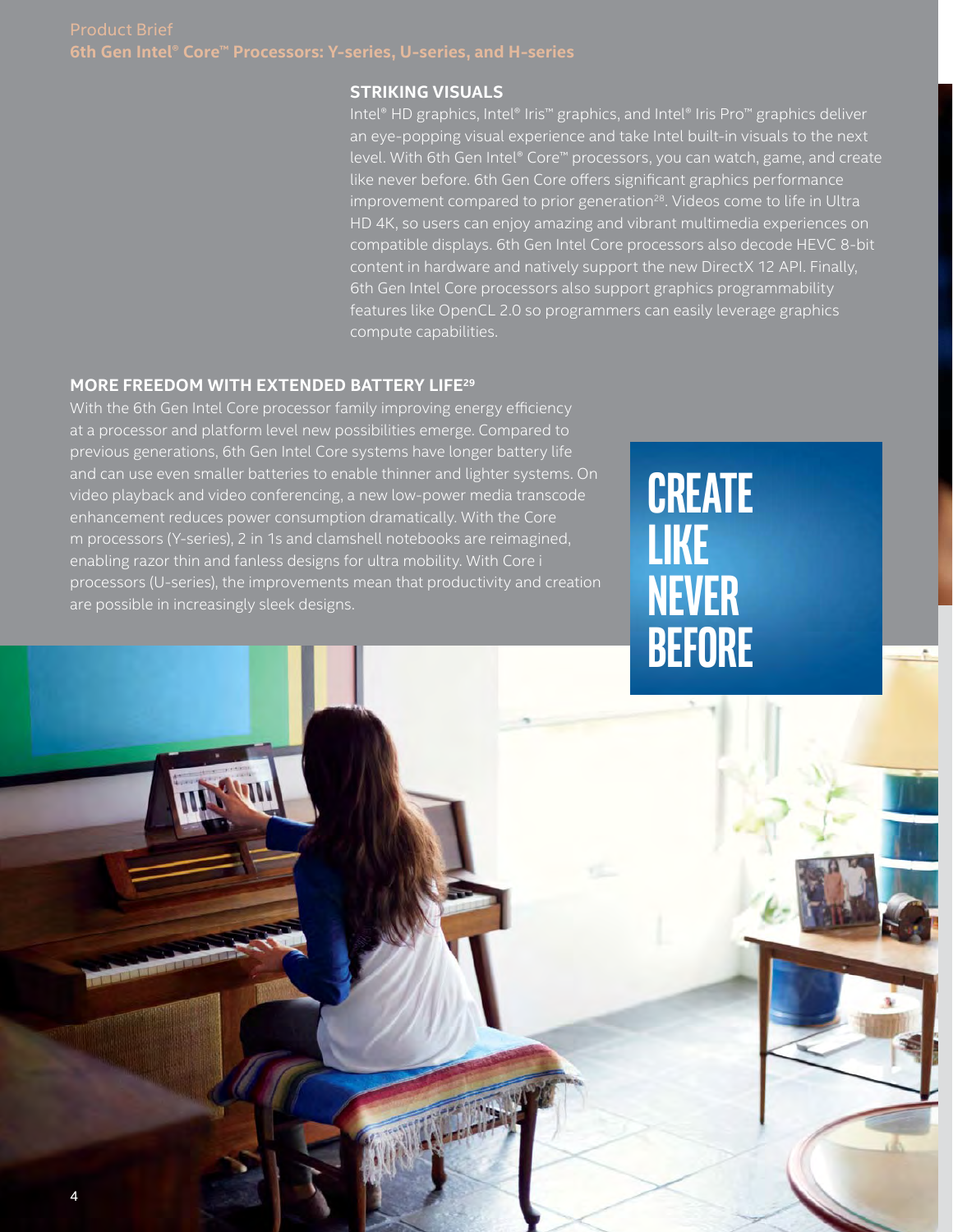

#### **EXPANDED I/O**

6th Gen Intel® Core™ platform I/O in Y-series and U-series now offers Gen 3 PCIe support, supporting higher data transfer rates of 8 GT/s versus 5 GT/s with PCIe Gen 2. The latest Intel® Rapid Storage Technology now supports NVMe PCIe x4 Solid State Drives and is capable of utilizing Gen 3 PCIe speeds. Intel is also offering an Integrated Sensor Solution Context Sensing SDK so that third-party software vendors can develop exciting sensor-enhanced applications.

## **SUPPORTING HIGHER DATA TRANSFER RATES**



6th Gen Intel® Core™ processor architecture for the Y-series and U-series.



6th Gen Intel Core processor architecture for the H-series mobile 2-chip platforms.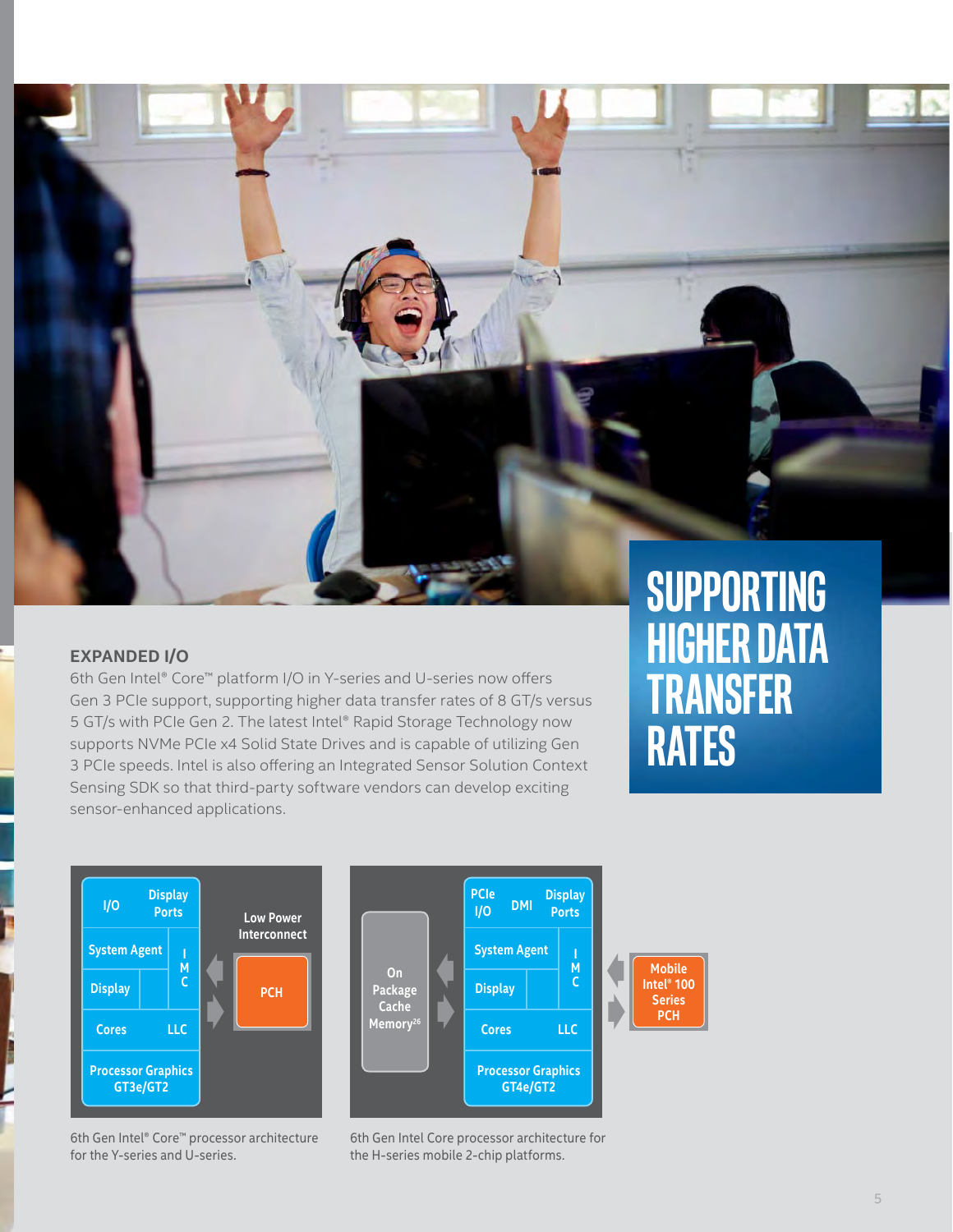## **6TH GEN INTEL® CORE PROCESSOR™ FEATURES AT A GLANCE**

| FEATURES <sup>1</sup>                                                                          | <b>BENEFITS</b>                                                                                                                                                                                                                                                                                                                                                                                                                                                                                                                                                                                                                                                                                                                                                                                                                                                                                                                                                                                 |
|------------------------------------------------------------------------------------------------|-------------------------------------------------------------------------------------------------------------------------------------------------------------------------------------------------------------------------------------------------------------------------------------------------------------------------------------------------------------------------------------------------------------------------------------------------------------------------------------------------------------------------------------------------------------------------------------------------------------------------------------------------------------------------------------------------------------------------------------------------------------------------------------------------------------------------------------------------------------------------------------------------------------------------------------------------------------------------------------------------|
| Intel® Turbo Boost Technology 2.0 <sup>2</sup>                                                 | Dynamically increases the processor's frequency, as needed, by taking advantage<br>of thermal and power headroom when operating below specified limits.                                                                                                                                                                                                                                                                                                                                                                                                                                                                                                                                                                                                                                                                                                                                                                                                                                         |
| Intel <sup>®</sup> Hyper-Threading<br>Technology <sup>3</sup>                                  | Delivers two processing threads per physical core. Highly threaded applications can<br>get more work done in parallel, completing tasks sooner.                                                                                                                                                                                                                                                                                                                                                                                                                                                                                                                                                                                                                                                                                                                                                                                                                                                 |
| Intel Built-In Visuals                                                                         | Intel® Iris <sup>™</sup> Pro Graphics4 - Intel's best graphics deliver the stunning graphics<br>performance enthusiasts, content creators, and gamers demand with dedicated on<br>package cache memory.<br>Intel® Iris™ Graphics <sup>4</sup> - Delivers stunning 3D visuals and faster, more advanced<br>video and photo editing than the previous gen. For high-speed game performance<br>on the go and in your home.<br>Intel® HD Graphics - Allows playing of HD videos with exceptional clarity,<br>viewing and editing of even the smallest details of photos, and playing today's<br>modern games.<br>Intel® Quick Sync Video-Delivers excellent video conferencing capability, fast<br>video conversion, online sharing, and fast video editing and authoring.<br>Intel® Clear Video HD-Visual quality and color fidelity enhancements for HD<br>playback and immersive web browsing.<br>Intel® Wireless Display <sup>5</sup> - Lets you beam your apps and personal and online content |
| <b>Integrated Memory Controller</b>                                                            | such as movies, photos, and music to an HDTV with a simple wireless connection.<br>Offers stunning memory read/write performance through efficient prefetching                                                                                                                                                                                                                                                                                                                                                                                                                                                                                                                                                                                                                                                                                                                                                                                                                                  |
|                                                                                                | algorithms, lower latency, and higher memory bandwidth.                                                                                                                                                                                                                                                                                                                                                                                                                                                                                                                                                                                                                                                                                                                                                                                                                                                                                                                                         |
| Intel® Smart Cache                                                                             | Dynamically allocates shared cache to each processor core, based on workload,<br>reducing latency and improving performance.                                                                                                                                                                                                                                                                                                                                                                                                                                                                                                                                                                                                                                                                                                                                                                                                                                                                    |
| Intel <sup>®</sup> Virtualization Technology <sup>6</sup>                                      | Allows one hardware platform to function as multiple "virtual" platforms. Offers<br>improved manageability by limiting downtime and maintaining productivity by<br>isolating computing activities into separate partitions.                                                                                                                                                                                                                                                                                                                                                                                                                                                                                                                                                                                                                                                                                                                                                                     |
| Intel <sup>®</sup> Advanced Encryption<br><b>Standard New Instructions</b><br>(Intel® AES-NI)7 | Fast, secure AES engine for a variety of encryption apps, including whole disk<br>encryption, file storage encryption, conditional access of HD content, internet<br>security, and VoIP. Consumers benefit from protected internet and email content,<br>plus fast, responsive disk encryption.                                                                                                                                                                                                                                                                                                                                                                                                                                                                                                                                                                                                                                                                                                 |
| Intel <sup>®</sup> Power Optimizer<br>& Processor C-States                                     | Intel® Power Optimizer increases periods of silicon sleep state across the platform<br>ingredients, including the CPU, chipset, and third-party system components, to<br>reduce power. Processor C-states (C8-C10) provide low idle power.                                                                                                                                                                                                                                                                                                                                                                                                                                                                                                                                                                                                                                                                                                                                                      |
| Configurable TDP Power                                                                         | With Configurable TDP, the processor is now capable of modulating the maximum<br>sustained power vs. performance. Configurable TDP thus provides design and<br>performance flexibility to control system performance based on the cooling<br>capability and usage scenarios. For example, a detachable Ultrabook™ may need<br>more performance when used in a full clamshell mode (vs. tablet mode), or when<br>balanced performance is needed in a quiet conference room setting.                                                                                                                                                                                                                                                                                                                                                                                                                                                                                                              |
| On-Package Cache Memory                                                                        | Delivers higher bandwidth for graphics and memory-intensive applications,<br>resulting in performance boosts on 6th Gen Intel® Core™ processors with Intel®<br>Iris™ and Intel® Iris™ Pro graphics. Up to 128MB of capacity supported.                                                                                                                                                                                                                                                                                                                                                                                                                                                                                                                                                                                                                                                                                                                                                          |
| CPU/Memory/Graphics<br>Overclocking <sup>19</sup>                                              | On H-series processors, CPU/graphics and memory can be run at frequencies<br>above the rated frequency of the part resulting in higher performance.                                                                                                                                                                                                                                                                                                                                                                                                                                                                                                                                                                                                                                                                                                                                                                                                                                             |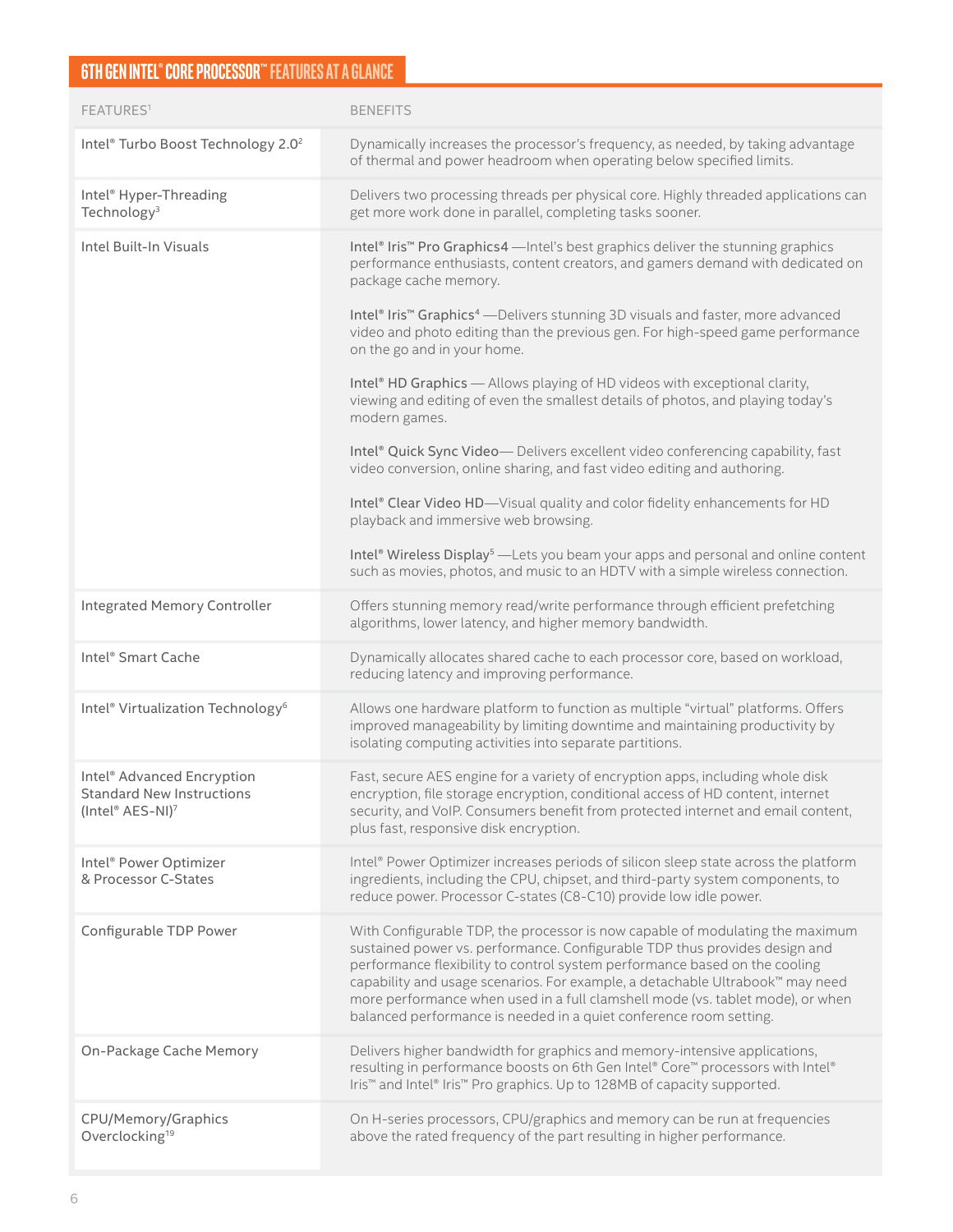## **6TH GEN INTEL® CORE PROCESSOR™ FEATURES AT A GLANCE**

| FEATURES <sup>1</sup>                                                                                    | <b>BENEFITS</b>                                                                                                                                                                                                                                                                                                                                                                                                                                                                                                                                     |
|----------------------------------------------------------------------------------------------------------|-----------------------------------------------------------------------------------------------------------------------------------------------------------------------------------------------------------------------------------------------------------------------------------------------------------------------------------------------------------------------------------------------------------------------------------------------------------------------------------------------------------------------------------------------------|
| Intel® Secure Key <sup>8</sup><br>(formerly Digital Random Number<br>Generator [DRNG])                   | Security hardware-based random number generator that can be used for<br>generating high-quality keys for cryptographic (encryption and decryption)<br>protocols. Provides quality entropy that is highly sought after in the cryptography<br>world for added security.                                                                                                                                                                                                                                                                              |
| Intel <sup>®</sup> Transactional<br>Synchronization Extensions New<br>Instructions (TSX-NI) <sup>9</sup> | TSX-NI is a set of instructions focused on enterprise-level multi-threaded<br>performance scaling, making parallel operations more efficient via improved<br>control of software threads and locks. This offers performance benefits for<br>enterprise-level big data analytics/business intelligence and visualization apps,<br>which involve multi-user collaboration.                                                                                                                                                                            |
| Intel <sup>®</sup> Advanced Vector Extensions<br>(Intel®AVX) 2.0 <sup>10</sup>                           | AVX 2.0 is an extension of AVX 1.0 with new optimized instructions to deliver<br>enhanced performance on floating point-intensive apps. AVX 2.0 adds 256-bit<br>integer instructions and new instructions for FMA (Fused Multiply Add). FMA<br>delivers better performance on media and floating point computations, including<br>face recognition; professional imaging; high-performance computing; consumer<br>video and imaging; compression; and encryption.                                                                                   |
| Collaborative Processor<br>Performance Control (CPPC)                                                    | A technology based on the ACPI 5.0 specification that dynamically modulates<br>performance vs. active application power. It reduces active power to deliver better<br>battery life and allows deep low power states to be reached.                                                                                                                                                                                                                                                                                                                  |
| Intel® Software Guard Extensions<br>(Intel® SGX) <sup>31</sup>                                           | A processor enhancement designed to help protect application integrity and<br>confidentiality of secrets and withstand software and certain hardware attacks.                                                                                                                                                                                                                                                                                                                                                                                       |
| Intel <sup>®</sup> Memory Protection<br>Extensions (Intel® MPX) <sup>32</sup>                            | Provides hardware accelerated mechanism for memory testing (heap and stack)<br>buffer boundaries in order to identify buffer overflow attacks.                                                                                                                                                                                                                                                                                                                                                                                                      |
| Intel® BIOS Guard <sup>11</sup>                                                                          | Intel BIOS Guard is an augmentation of existing chipset-based BIOS flash<br>protection capabilities targeted to address the increasing malware threat to BIOS<br>flash storage. It helps protect the BIOS flash from modification without platform<br>manufacturer authorization, helps defend the platform against low-level DOS<br>(denial of service) attacks, and restores BIOS to a known good state after an attack.                                                                                                                          |
| Intel® Boot Guard <sup>12</sup>                                                                          | Hardware-based boot integrity protection that helps prevent unauthorized<br>software and malware takeover of boot blocks critical to a system's function, thus<br>providing added level of platform security based on hardware. Configurable boot<br>types include:<br>Measured Boot-Measures the initial boot block into the platform storage device<br>such as trusted platform module (TPM) or Intel® Platform Trust Technology (PTT).<br>Verified Boot-Cryptographically verifies the platform initial boot block using the<br>boot policy key. |
| Intel® OS Guard <sup>13</sup>                                                                            | A hardware-based security feature that protects the OS (operating system) kernel.<br>OS Guard helps prevent use of malicious data or attack code located in areas of<br>memory marked as user mode pages from taking over or compromising the OS<br>kernel. OS Guard is not application-specific and protects the kernel from any<br>application.                                                                                                                                                                                                   |
| Intel® Platform Trust Technology <sup>14</sup>                                                           | A trusted element of the platform execution that provides enhanced security by<br>verifying the boot portion of the boot sequence on U-series processors.                                                                                                                                                                                                                                                                                                                                                                                           |
| <b>VMCS</b> shadowing                                                                                    | VMCS shadowing allows a Virtual Machine Manager (VMM) running in a guest (nested<br>virtualization) to access a shadow VMCS memory area using the normal VMRead/<br>VMWrite instructions. This technology reduces overhead for a more natural and<br>responsive user experience. It also allows users to take control of their personal and<br>professional data and apps while being protected by game-changing security.                                                                                                                          |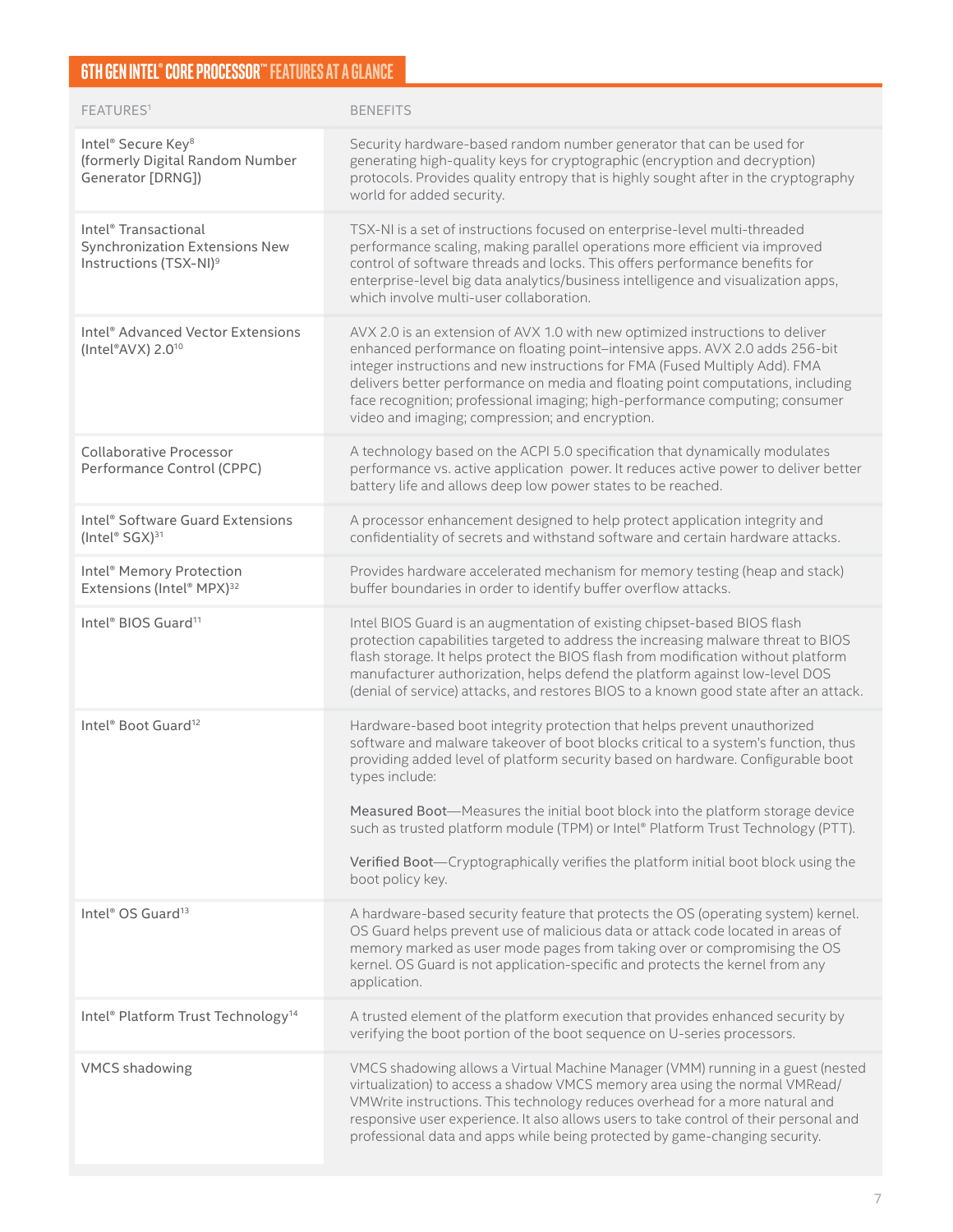### **6TH GEN INTEL® CORE PROCESSOR™ FEATURES AT A GLANCE**

| FEATURES <sup>1</sup>                                                         | <b>BENEFITS</b>                                                                                                                                                                                                                                                                                                                                                                                                                                                                                                                                                                                 |
|-------------------------------------------------------------------------------|-------------------------------------------------------------------------------------------------------------------------------------------------------------------------------------------------------------------------------------------------------------------------------------------------------------------------------------------------------------------------------------------------------------------------------------------------------------------------------------------------------------------------------------------------------------------------------------------------|
| Intel <sup>®</sup> Active Management<br>Technology (Intel® AMT) <sup>15</sup> | Using built-in platform capabilities and popular third-party management and<br>security applications, Intel AMT allows IT to discover, heal, and protect computing<br>assets on wired and wireless networks. Intel AMT is supported on platforms that<br>have Intel® vPro™.                                                                                                                                                                                                                                                                                                                     |
| Intel® Rapid Storage Technology<br>(Intel® RST) <sup>17</sup>                 | Offers excellent levels of performance, responsiveness, and expandability. Take<br>advantage of the enhanced performance and lower power consumption available<br>with Intel® RST with one or more SATA or PCIe storage drives. With additional SATA<br>drives, Intel® RST provides quicker access to digital photo, video, and data files with<br>RAID 0, 5, and 10, and greater data protection against a storage disk drive failure<br>with RAID 1, 5, and 10. Dynamic Storage Accelerator unleashes the maximum<br>performance of Solid State Drives (SSD) when multitasking. <sup>17</sup> |
| Intel® Speed Shift Technology                                                 | Delivers dramatically quicker responsiveness with single-threaded, transient (short<br>duration) workloads, such as web browsing, by allowing the processor to more<br>quickly select its best operating frequency and voltage for optimal performance<br>and power efficiency.                                                                                                                                                                                                                                                                                                                 |
| Intel <sup>®</sup> Smart Response<br>Technology <sup>18</sup>                 | Spend less time waiting, with fast access to the files and applications you use<br>the most.                                                                                                                                                                                                                                                                                                                                                                                                                                                                                                    |
| Intel <sup>®</sup> Identity Protection<br>Technology <sup>21</sup>            | Help protect your One Time Password (OTP) credentials and PKI certificates and<br>add a layer of encrypted second factor authentication for online transactions.<br>Log into your system or make secure credit card purchases on your system using<br>near-field communication (NFC)-enabled cards.                                                                                                                                                                                                                                                                                             |

## **SPEND LESS TIME WAITING**

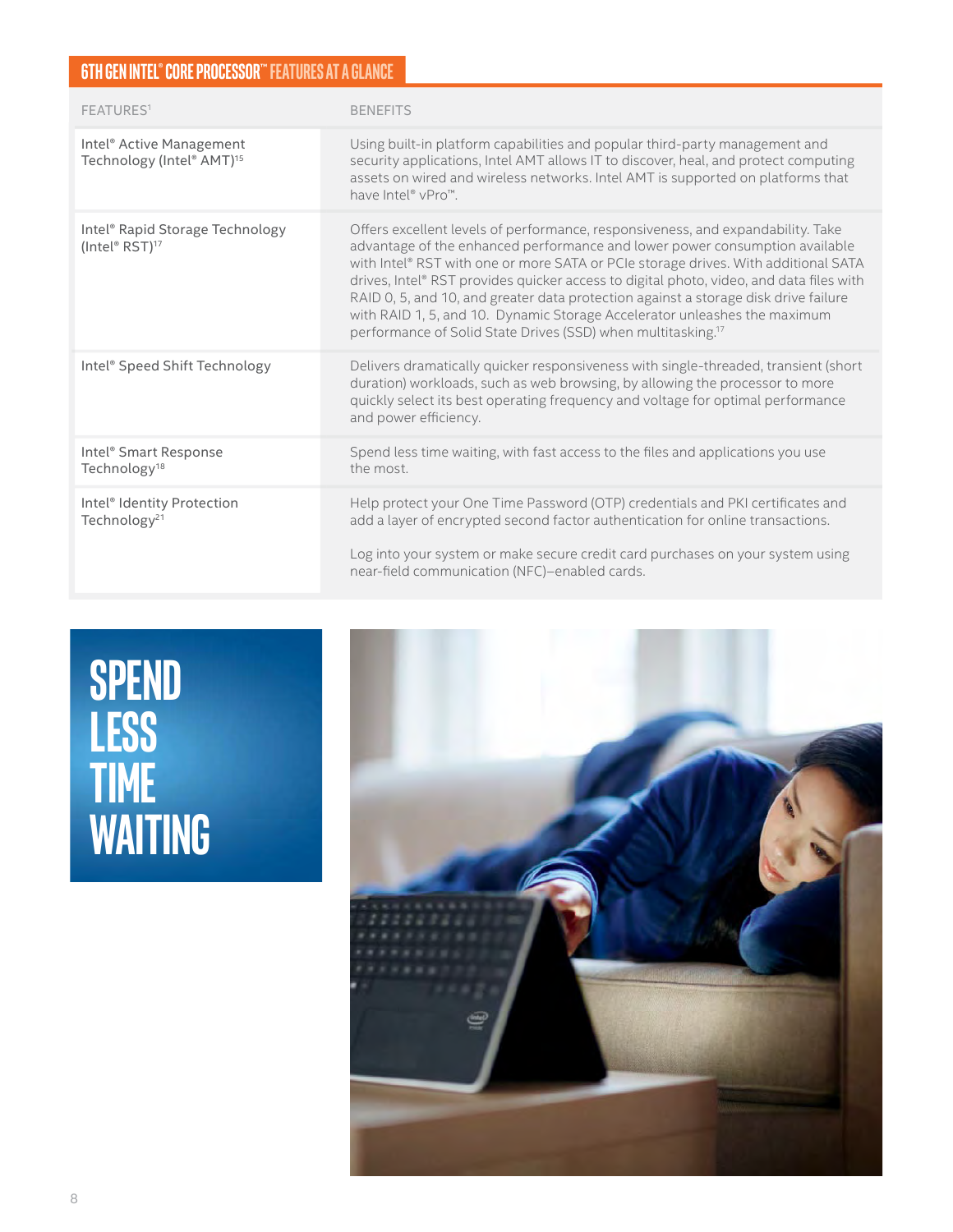#### **Y-SERIES & U-SERIES PROCESSORS**

| FEATURES <sup>1</sup>                                   | <b>BENEFITS</b>                                                                                                                                                                                                                                                                                                                                     |
|---------------------------------------------------------|-----------------------------------------------------------------------------------------------------------------------------------------------------------------------------------------------------------------------------------------------------------------------------------------------------------------------------------------------------|
| Intel <sup>®</sup> High Definition Audio <sup>22</sup>  | Integrated audio support enables premium digital surround sound and delivers<br>advanced features such as multiple audio streams and jack re-tasking.                                                                                                                                                                                               |
| Intel <sup>®</sup> Smart Sound Technology <sup>23</sup> | A dedicated audio Digital Signal Processor designed to process audio for media<br>playback and voice for PC interactions like Cortana*, Nuance Dragon*, or Skype*.<br>Enables long battery life while providing new usages and maintaining high-end<br>audio playback.                                                                              |
| Universal Serial Bus 3.0                                | Integrated USB 3.0 support enhances performance with a design data rate of up to<br>5 gigabits per second (Gbps) with up to 6 USB 3.0 ports. <sup>24</sup>                                                                                                                                                                                          |
| Universal Serial Bus 2.0                                | Hi-Speed USB 2.0 support with a design data rate of up to 480 megabits per<br>second (Mbps) with up to 6 USB 2.0 ports in Y-series and 10 USB 2.0 ports in<br>U-series. <sup>24</sup>                                                                                                                                                               |
| Serial ATA (SATA) 6 Gb/s                                | Next-generation high-speed storage interface supporting up to 6 Gb/s transfer<br>rates for optimal data access with up to 2 SATA 6Gb/s ports <sup>24</sup> in Y-series and 3<br>SATA 6Gb/s ports <sup>24</sup> in U-series. The PCH SATA controller also supports SATA 3 Gb/s<br>and 1.5 Gb/s transfer capabilities.                                |
| eSATA                                                   | SATA interface designed for use with external SATA devices. Provides a link for<br>3 Gb/s data speeds to eliminate bottlenecks found with current external storage<br>solutions.                                                                                                                                                                    |
| <b>SATA Port Disable</b>                                | Enables individual SATA ports to be enabled or disabled as needed. This feature<br>provides added protection of data by preventing malicious removal or insertion of<br>data through SATA ports. Especially targeted for eSATA ports.                                                                                                               |
| PCI Express* 3.0 Interface                              | Offers up to 5 GT/s for fast access to peripheral devices and networking with up<br>to 12 lanes and 6 ports. <sup>24</sup> PCI Express ports can be configured as x1, x2 and x4<br>depending on motherboard designs.                                                                                                                                |
| <b>USB Port Disable</b>                                 | Enables individual USB ports to be enabled or disabled as needed. This feature<br>provides added protection of data by preventing malicious removal or insertion of<br>data through USB ports.                                                                                                                                                      |
| Intel <sup>®</sup> Integrated 10/100/1000 MAC           | Support for the Intel® I219LM and Intel® I219V Gigabit Network Connection                                                                                                                                                                                                                                                                           |
| Green Technology                                        | Manufactured with lead-free and halogen-free component packages                                                                                                                                                                                                                                                                                     |
| <b>Conflict Free</b>                                    | "Conflict-free" means "DRC conflict-free", which is defined by the Securities and<br>Exchange Commission rules to mean products that do not contain conflict minerals<br>(tin, tantalum, tungsten and/or gold) that directly or indirectly finance or benefit<br>armed groups in the Democratic Republic of the Congo (DRC) or adjoining countries. |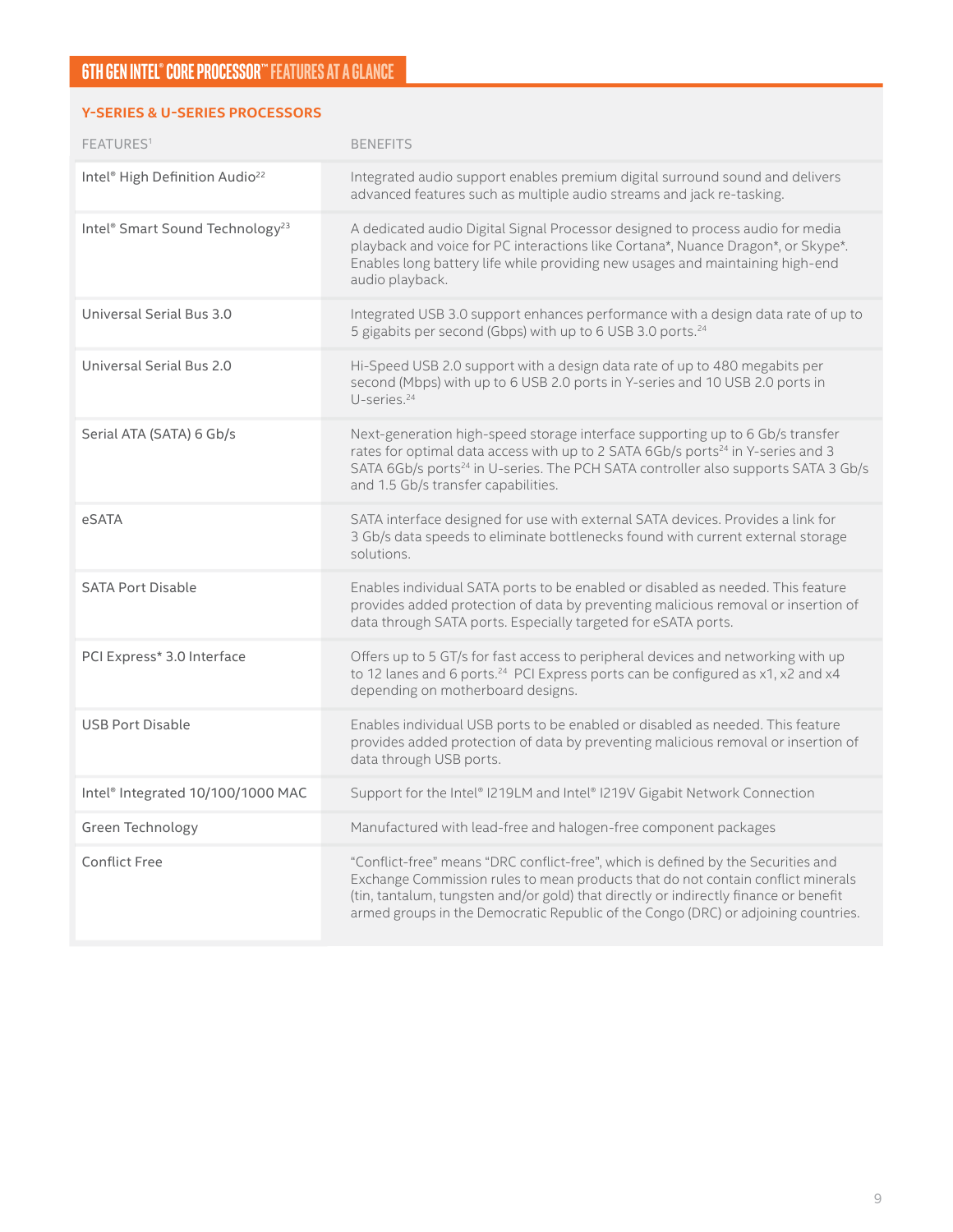### **6TH GEN INTEL® CORE PROCESSOR™ COMPARISON**

| <b>Y-SERIES PROCESSORS</b>                                               | <b>6TH GEN</b><br>INTEL® CORE™ m7<br><b>PROCESSOR</b> | 6TH GEN<br>INTEL® CORE™ m5<br>PROCESSOR           | 6TH GEN<br>INTEL® CORE™ m3<br>PROCESSOR           | <b>INTEL®</b><br><b>PENTIUM®</b><br>PROCESSOR                              |
|--------------------------------------------------------------------------|-------------------------------------------------------|---------------------------------------------------|---------------------------------------------------|----------------------------------------------------------------------------|
| Number of Processor Cores/Threads                                        | 2/4                                                   | 2/4                                               | 2/4                                               | 2/4                                                                        |
| Intel® Turbo Boost Technology 2.0 <sup>2</sup>                           | Yes                                                   | Yes                                               | Yes                                               | No                                                                         |
| Number of Memory Channels                                                | 2 (DDR3L<br>1600 MHz,<br>up to LPDDR3<br>1866MHz)     | 2 (DDR3L<br>1600 MHz,<br>up to LPDDR3<br>1866MHz) | 2 (DDR3L<br>1600 MHz,<br>up to LPDDR3<br>1866MHz) | 2 (DDR3L)<br>1600 MHz,<br>up to LPDDR3<br>1866MHz, up to<br>DDR4 2133 MHz) |
| Intel® Hyper-Threading Technology <sup>3</sup>                           | Yes                                                   | Yes                                               | Yes                                               | Yes                                                                        |
| Intel® Smart Cache                                                       | Yes                                                   | Yes                                               | Yes                                               | Yes                                                                        |
| Intel® AES-New Instructions<br>$(AES-NI)7$                               | Yes                                                   | Yes                                               | Yes                                               | Yes                                                                        |
| Intel <sup>®</sup> Advanced Vector Extensions<br>$(AVX)$ 2.0             | Yes                                                   | Yes                                               | Yes                                               | No                                                                         |
| Intel <sup>®</sup> HD Graphics                                           | Yes                                                   | Yes                                               | Yes                                               | Yes                                                                        |
| Intel® Quick Sync Video                                                  | Yes                                                   | Yes                                               | Yes                                               | Yes                                                                        |
| Intel Clear Video HD                                                     | Yes                                                   | Yes                                               | Yes                                               | No                                                                         |
| Intel <sup>®</sup> Wireless Display <sup>5</sup>                         | Yes                                                   | Yes                                               | Yes                                               | Yes                                                                        |
| Intel <sup>®</sup> Virtualization Technology <sup>6</sup><br>(Intel® VT) | Yes                                                   | Yes                                               | Yes                                               | Yes                                                                        |
| Windows InstantGo* Capable                                               | Yes                                                   | Yes                                               | Yes                                               | Yes                                                                        |
| Intel <sup>®</sup> Active Management<br>Technology 11.0 <sup>15</sup>    | Yes                                                   | Yes                                               | No                                                | <b>No</b>                                                                  |
| Intel® TSX-NI <sup>9</sup>                                               | Yes <sup>9</sup>                                      | Yes <sup>9</sup>                                  | No                                                | No <sup>9</sup>                                                            |
| Intel <sup>®</sup> Identity Protection<br>Technology <sup>21</sup>       | Yes                                                   | Yes                                               | Yes                                               | Yes                                                                        |
| Intel® Secure Key <sup>8</sup>                                           | Yes                                                   | Yes                                               | Yes                                               | Yes                                                                        |
| Intel® Platform Trust Technology <sup>14</sup>                           | Yes                                                   | Yes                                               | Yes                                               | Yes                                                                        |
| Intel <sup>®</sup> Boot Guard <sup>12</sup>                              | Yes                                                   | Yes                                               | Yes                                               | Yes                                                                        |
| Intel <sup>®</sup> OS Guard <sup>13</sup>                                | Yes                                                   | Yes                                               | Yes                                               | No                                                                         |
| Intel BIOS Guard <sup>11</sup>                                           | Yes                                                   | Yes                                               | Yes                                               | Yes                                                                        |
| <b>Conflict Free</b>                                                     | Yes                                                   | Yes                                               | Yes                                               | Yes                                                                        |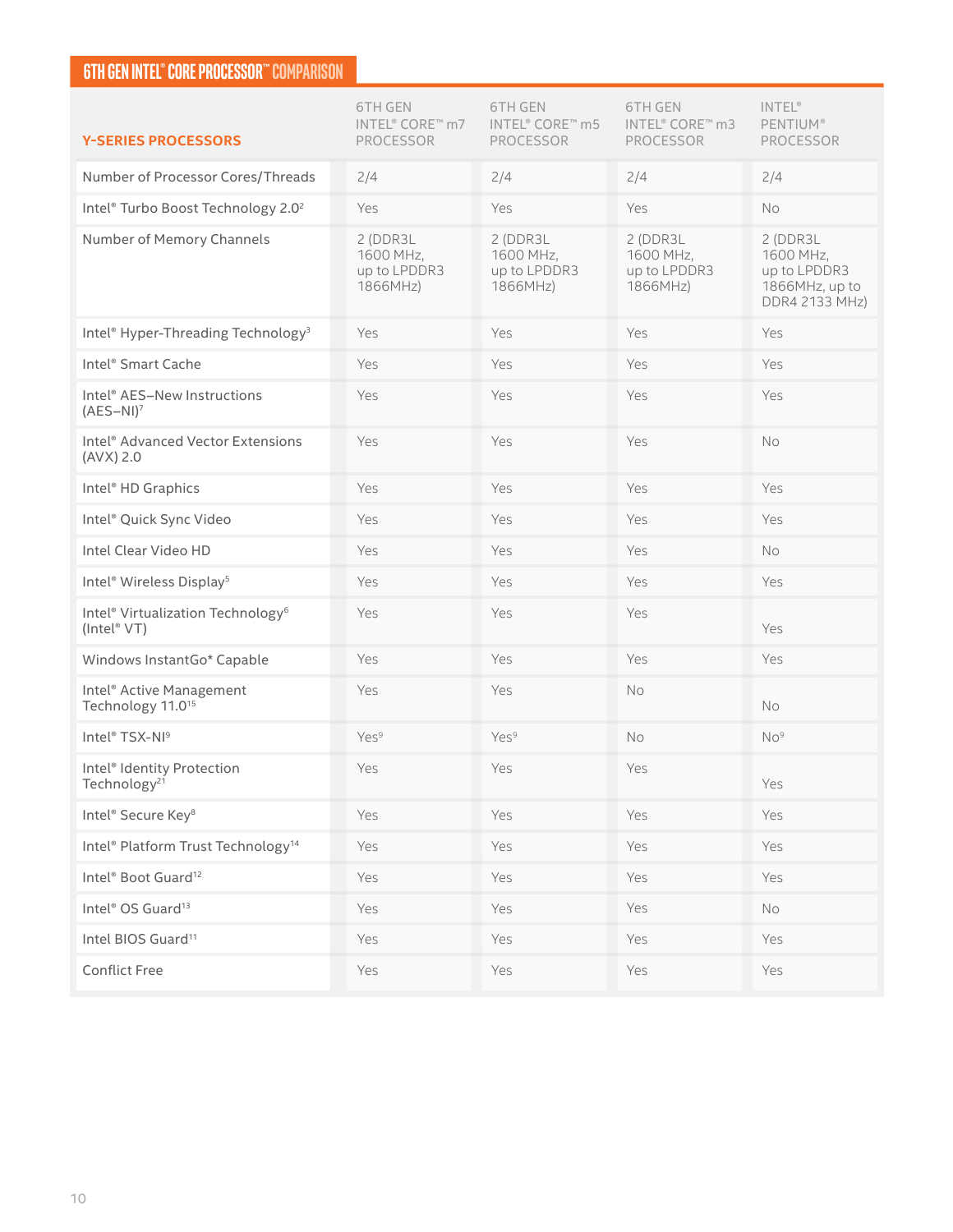### **6TH GEN INTEL® CORE PROCESSOR™ COMPARISON**

| <b>U-SERIES PROCESSORS</b>                                               | 6TH GEN<br>INTEL® CORE™ i7<br>PROCESSOR                                    | 6TH GEN<br>INTEL <sup>®</sup> CORE™ i5<br>PROCESSOR                        | 6TH GEN<br>INTEL® CORE™ i3<br><b>PROCESSOR</b>                            | INTEL®<br><b>PENTIUM®</b><br><b>PROCESSOR</b>                              |
|--------------------------------------------------------------------------|----------------------------------------------------------------------------|----------------------------------------------------------------------------|---------------------------------------------------------------------------|----------------------------------------------------------------------------|
| Number of Processor<br>Cores/Threads                                     | 2/4                                                                        | 2/4                                                                        | 2/4                                                                       | 2/4                                                                        |
| Intel <sup>®</sup> Turbo Boost<br>Technology 2.0 <sup>2</sup>            | Yes                                                                        | Yes                                                                        | No                                                                        | No                                                                         |
| Number of Memory<br>Channels                                             | 2 (DDR3L)<br>1600 MHz,<br>up to LPDDR3<br>1866MHz, up to<br>DDR4 2133 MHz) | 2 (DDR3L)<br>1600 MHz,<br>up to LPDDR3<br>1866MHz, up to<br>DDR4 2133 MHz) | 2 (DDR3L<br>1600 MHz,<br>up to LPDDR3<br>1866MHz, up to<br>DDR4 2133 MHz) | 2 (DDR3L)<br>1600 MHz,<br>up to LPDDR3<br>1866MHz, up to<br>DDR4 2133 MHz) |
| Intel <sup>®</sup> Hyper-Threading<br>Technology <sup>3</sup>            | Yes                                                                        | Yes                                                                        | Yes                                                                       | Yes                                                                        |
| Intel <sup>®</sup> Smart Cache                                           | Yes                                                                        | Yes                                                                        | Yes                                                                       | Yes                                                                        |
| Intel <sup>®</sup> AES-New<br>Instructions (AES-NI)7                     | Yes                                                                        | Yes                                                                        | Yes                                                                       | Yes                                                                        |
| Intel <sup>®</sup> Advanced Vector<br>Extensions (AVX) 2.0               | Yes                                                                        | Yes                                                                        | Yes                                                                       | <b>No</b>                                                                  |
| Intel <sup>®</sup> Iris <sup>™</sup> Graphics <sup>4</sup>               | Yes <sup>4</sup>                                                           | Yes <sup>4</sup>                                                           | No                                                                        | No                                                                         |
| Intel <sup>®</sup> HD Graphics                                           | Yes                                                                        | Yes                                                                        | Yes                                                                       | Yes                                                                        |
| Intel® Quick Sync Video                                                  | Yes                                                                        | Yes                                                                        | Yes                                                                       | Yes                                                                        |
| Intel Clear Video HD                                                     | Yes                                                                        | Yes                                                                        | Yes                                                                       | No                                                                         |
| Intel <sup>®</sup> Wireless Display <sup>5</sup>                         | Yes                                                                        | Yes                                                                        | Yes                                                                       | Yes                                                                        |
| Intel <sup>®</sup> Virtualization<br>Technology <sup>6</sup> (Intel® VT) | Yes                                                                        | Yes                                                                        | Yes                                                                       | Yes                                                                        |
| Windows InstantGo*<br>Capable                                            | Yes                                                                        | Yes                                                                        | Yes                                                                       | Yes                                                                        |
| Intel <sup>®</sup> Active Management<br>Technology 11.0 <sup>15</sup>    | Yes                                                                        | Yes                                                                        | No                                                                        | No.                                                                        |
| Intel® TSX-NI9                                                           | Yes <sup>9</sup>                                                           | Yes <sup>9</sup>                                                           | No                                                                        | No <sup>9</sup>                                                            |
| Intel <sup>®</sup> Identity Protection<br>Technology <sup>21</sup>       | Yes                                                                        | Yes                                                                        | Yes                                                                       | Yes                                                                        |
| Intel® Secure Key <sup>8</sup>                                           | Yes                                                                        | Yes                                                                        | Yes                                                                       | Yes                                                                        |
| Intel <sup>®</sup> Platform Trust<br>Technology <sup>14</sup>            | Yes                                                                        | Yes                                                                        | Yes                                                                       | Yes                                                                        |
| Intel <sup>®</sup> Boot Guard <sup>12</sup>                              | Yes                                                                        | Yes                                                                        | Yes                                                                       | Yes                                                                        |
| Intel <sup>®</sup> OS Guard <sup>13</sup>                                | Yes                                                                        | Yes                                                                        | Yes                                                                       | No                                                                         |
| Intel BIOS Guard <sup>11</sup>                                           | Yes                                                                        | Yes                                                                        | Yes                                                                       | Yes                                                                        |
| <b>Conflict Free</b>                                                     | Yes                                                                        | Yes                                                                        | Yes                                                                       | Yes                                                                        |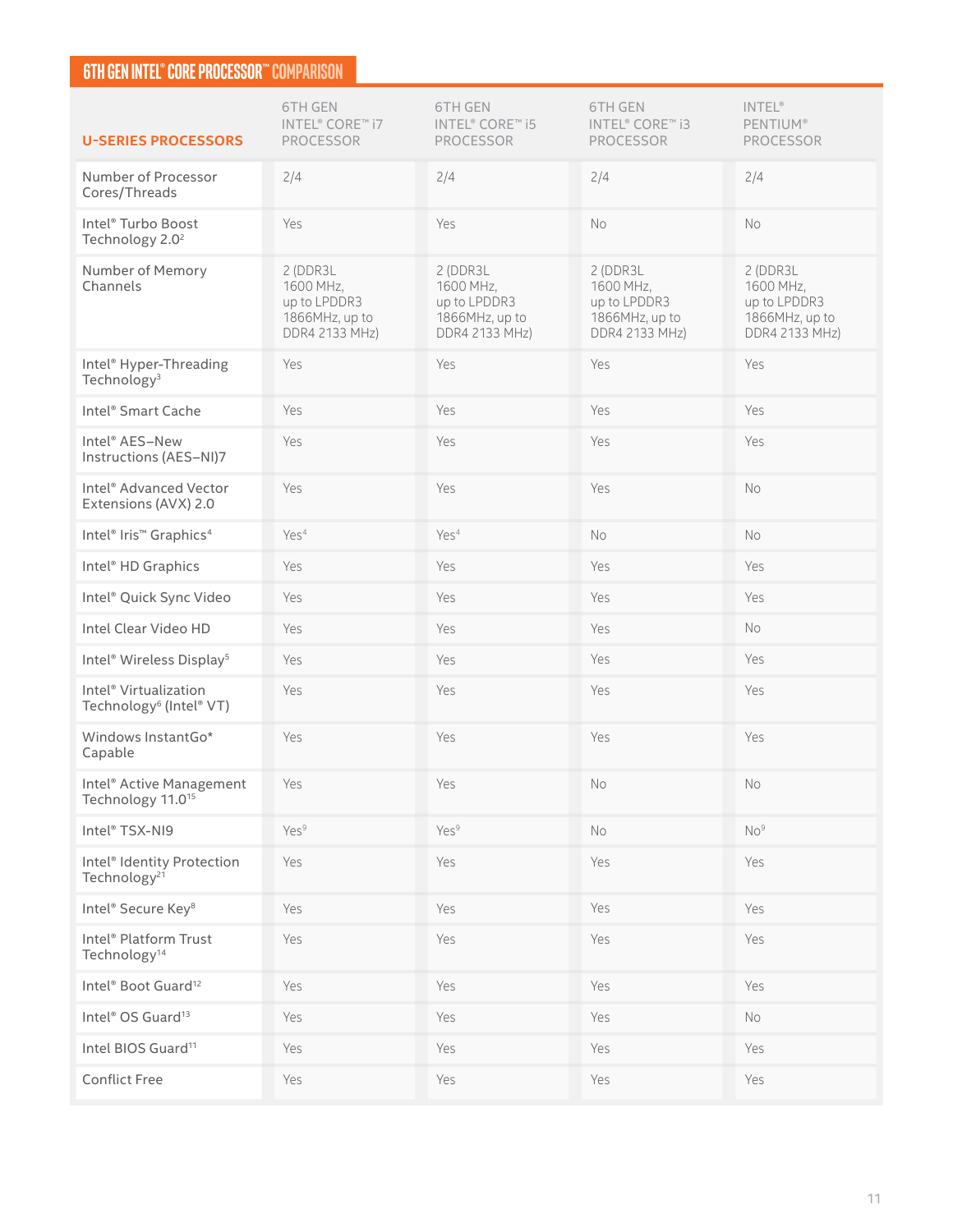### **6TH GEN INTEL® CORE PROCESSOR™ COMPARISON**

| <b>H-SERIES PROCESSORS</b>                                               | <b>6TH GEN</b><br>INTEL® CORE™ i7<br><b>PROCESSOR</b>                             | 6TH GEN<br>INTEL® CORE™ i5<br><b>PROCESSOR</b>                             | <b>6TH GEN</b><br>INTEL® CORE™ i3<br><b>PROCESSOR</b>                             |
|--------------------------------------------------------------------------|-----------------------------------------------------------------------------------|----------------------------------------------------------------------------|-----------------------------------------------------------------------------------|
| Number of Processor Cores/Threads                                        | 4/8                                                                               | 4/4                                                                        | 2/4                                                                               |
| Intel® Turbo Boost Technology 2.0 <sup>2</sup>                           | Yes                                                                               | Yes                                                                        | Yes                                                                               |
| Number of Memory Channels                                                | 2 (DDR3L)<br>1600 MHz, up<br>to LPDDR3<br>1866MHz, up to<br><b>DDR4 2133 MHz)</b> | 2 (DDR3L)<br>1600 MHz, up<br>to LPDDR3<br>1866MHz, up to<br>DDR4 2133 MHz) | 2 (DDR3L)<br>1600 MHz, up<br>to LPDDR3<br>1866MHz, up to<br><b>DDR4 2133 MHz)</b> |
| Intel® Hyper-Threading Technology <sup>3</sup>                           | Yes                                                                               | Yes                                                                        | Yes                                                                               |
| Intel® Smart Cache                                                       | Yes                                                                               | Yes                                                                        | Yes                                                                               |
| Intel® AES-New Instructions<br>$(AES-NI)7$                               | Yes                                                                               | Yes                                                                        | Yes                                                                               |
| Intel® Advanced Vector Extensions<br>$(AVX)$ 2.0                         | Yes                                                                               | Yes                                                                        | Yes                                                                               |
| CPU/Graphics/Memory<br>Overclocking <sup>19</sup>                        | Yes                                                                               | No                                                                         | No                                                                                |
| Intel® Iris™ Pro Graphics <sup>4</sup>                                   | Yes <sup>4</sup>                                                                  | Yes <sup>4</sup>                                                           | No <sup>4</sup>                                                                   |
| Intel <sup>®</sup> HD Graphics                                           | Yes                                                                               | Yes                                                                        | Yes                                                                               |
| Intel® Quick Sync Video                                                  | Yes                                                                               | Yes                                                                        | Yes                                                                               |
| Intel Clear Video HD                                                     | Yes                                                                               | Yes                                                                        | Yes                                                                               |
| Intel <sup>®</sup> Wireless Display <sup>5</sup>                         | Yes                                                                               | Yes                                                                        | Yes                                                                               |
| Intel <sup>®</sup> Virtualization Technology <sup>6</sup><br>(Intel® VT) | Yes                                                                               | Yes                                                                        | Yes                                                                               |
| Intel <sup>®</sup> Identity Protection<br>Technology <sup>21</sup>       | Yes                                                                               | Yes                                                                        | Yes                                                                               |
| Intel® Secure Key <sup>8</sup>                                           | Yes                                                                               | Yes                                                                        | Yes                                                                               |
| Intel® Boot Guard <sup>12</sup>                                          | Yes <sup>20</sup>                                                                 | Yes <sup>20</sup>                                                          | Yes <sup>20</sup>                                                                 |
| Intel <sup>®</sup> OS Guard <sup>13</sup>                                | Yes                                                                               | Yes                                                                        | Yes                                                                               |
| Intel BIOS Guard <sup>11</sup>                                           | Yes                                                                               | Yes                                                                        | Yes                                                                               |
| <b>Conflict Free</b>                                                     | Yes                                                                               | Yes                                                                        | Yes                                                                               |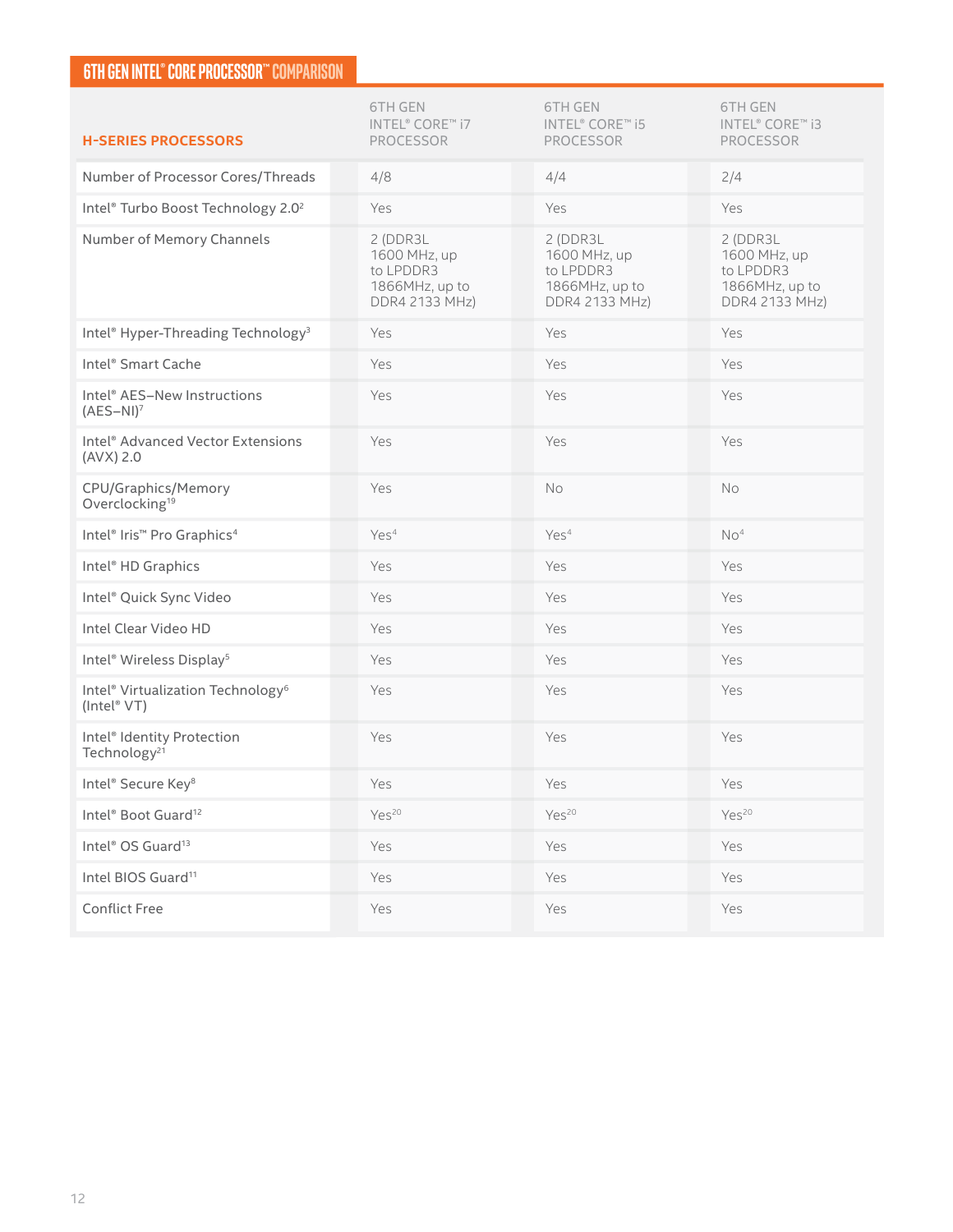**Y-series & U-series processors have integrated platform input/output. The following table summarizes the**  two configurations supported.

| FEATURE <sup>1</sup>                                   | <b>PREMIUM</b>                                      | <b>BASELINE</b>                          |
|--------------------------------------------------------|-----------------------------------------------------|------------------------------------------|
| Independent Displays Supported <sup>25</sup>           | 3                                                   | 3                                        |
| Intel® Rapid Storage Technology <sup>17</sup>          | RAID, AHCI support                                  | AHCI support                             |
| Intel® Smart Response Technology <sup>18</sup>         | Yes                                                 | No                                       |
| Intel <sup>®</sup> High Definition Audio <sup>22</sup> | Yes                                                 | Yes                                      |
| Intel® Smart Sound Technology <sup>23</sup>            | Yes                                                 | Yes                                      |
| USB 3.0 Ports                                          | Up to 6                                             | Up to 4                                  |
| USB 2.0 Ports                                          | 6 (for Y-series) & 10 (for U-series)                | $8$ (for U)                              |
| PCIe Express*                                          | Up to 10 Gen 3 lanes <sup>24</sup> for Y-series and | Up to 10 Gen 2 lanes <sup>24</sup> for U |
|                                                        | Up to 12 Gen 3 lanes <sup>24</sup> for U-series     |                                          |
| <b>SATA Ports</b>                                      | Up to 4 SATA 6Gbps <sup>24</sup>                    | 2 SATA 6Gbps <sup>24</sup>               |
| I <sub>2</sub> C                                       | $6^{24}$                                            | 6                                        |
| <b>UART</b>                                            | 3                                                   | 3                                        |
| <b>SDXC</b>                                            | 1                                                   | $\mathbf{1}$                             |

### **H-SERIES PROCESSORS PCH CONFIGURATION**

H-series processors have a separate PCH. The following table summarizes the three configurations available.

| FEATURE <sup>1</sup>                                       | <b>HM170</b> | <b>OM170</b> | CM236     |
|------------------------------------------------------------|--------------|--------------|-----------|
| Independent Displays Supported                             | 3            | 3            | 3         |
| Intel® Rapid Storage Technology <sup>17</sup>              | Yes          | Yes          | Yes       |
| Intel® Smart Response Technology<br>and RAID <sup>18</sup> | Yes          | Yes          | Yes       |
| Intel <sup>®</sup> Boot Guard <sup>12</sup>                | Yes          | Yes          | Yes       |
| Intel <sup>®</sup> High Defintion Audio <sup>22</sup>      | Yes          | Yes          | Yes       |
| USB 3.0 Ports <sup>24</sup>                                | Up to $8$    | Up to 8      | Up to 10  |
| USB 2.0 Ports <sup>24</sup>                                | 14           | 14           | 14        |
| PCIe 3.0 Express Lanes <sup>24</sup>                       | Up to 16     | Up to 16     | Up to 20  |
| SATA 3.0 Ports <sup>24</sup>                               | Up to $4$    | Up to $4$    | Up to $8$ |